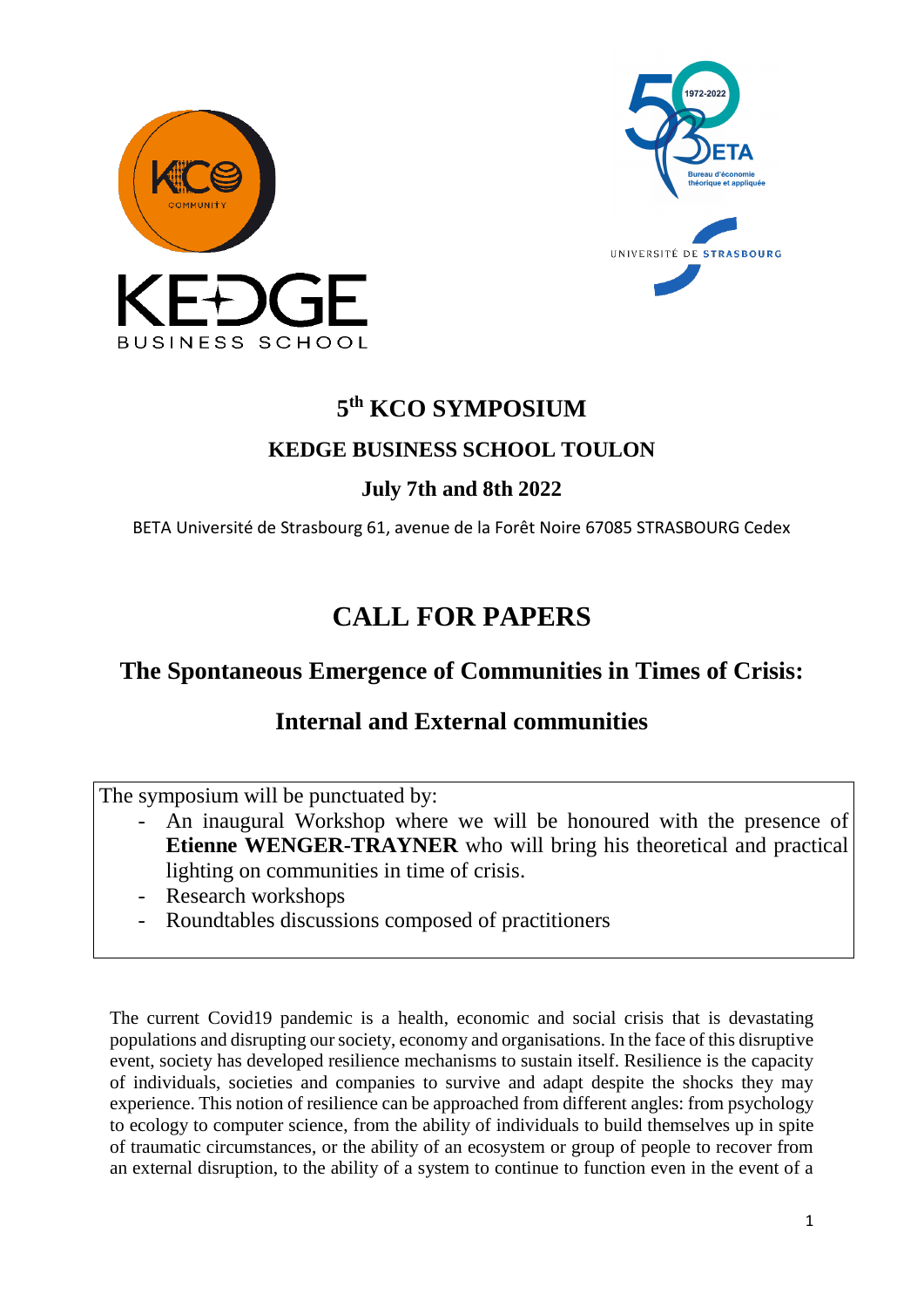breakdown. In all cases, resilience requires innovation, change and adaptation within organisations. In the context of this crisis, the resilience of companies has been particularly dependent on their ability to mobilise and harness the 'human intelligence' available within organisations.

We have seen unprecedented collaborative impulses and community gatherings that have developed in all areas: help for careers, support for families, consortia of companies to manage and safeguard our health commons…

This management of the commons brings us back to the work on the governance of the commons by Elinor Ostrom. She has worked on a theory of collective action whereby members of a community can spontaneously and voluntarily organise themselves to appropriate the value of their own efforts. In particular, she analyses self-organised common pool resources within long-functioning resource and institutional systems. Ostrom seeks to identify success factors for self-organisation. She presents three principles enabling communities to preserve their common resources and be sustainable:

- Clear definition of the purpose of the community and its members
- Recognition of self-organisation principles by government authorities
- Participation of users in the modification of operational rules concerning the common resource.

The role of government in legitimising and supporting community dynamics is noted in these principles. In the case of the Covid-crisis, several governments have fostered autonomy and supported cooperation. For instance, regarding the management of our health as a common resource, the French government requested a grouping of four French industrialists: "the sacred union of Air Liquide-Schneider Electric-Valeo-PSA" to manufacture 10,000 artificial respirators to meet the needs of local hospitals. Air Liquide Medical Systems, a dedicated and unique contact for many hospitals, led the project which brought together hundreds of companies in a very short time. Schneider Electric provided operators and equipments ; Valeo managed supplies and PSA assembled the parts for the main block of respirators. In parallel to the actions of French government, a community momentum emerged spontaneously to research, qualify and design engineering and manufacturing solutions during the pandemic.

Communities are large sets of informal creative networks that repeatedly interact and exchange knowledge to support dynamic processes of creation and innovation. These informal groups are formed by individuals willing to produce and share knowledge by connecting people from different entities. Their characteristics underlined their social dimension: the voluntary commitment to build, exchange and share a repertoire of common cognitive resources; a common identity built on their practice and repeated exchanges; the respect of specific social norms. It has been shown that communities have a leverage effect on value creation and performance within companies and foster innovation. Their role has become essential in the context of the Covid 19 crisis, to provide quick answers to complex issues and to foster collective resilience.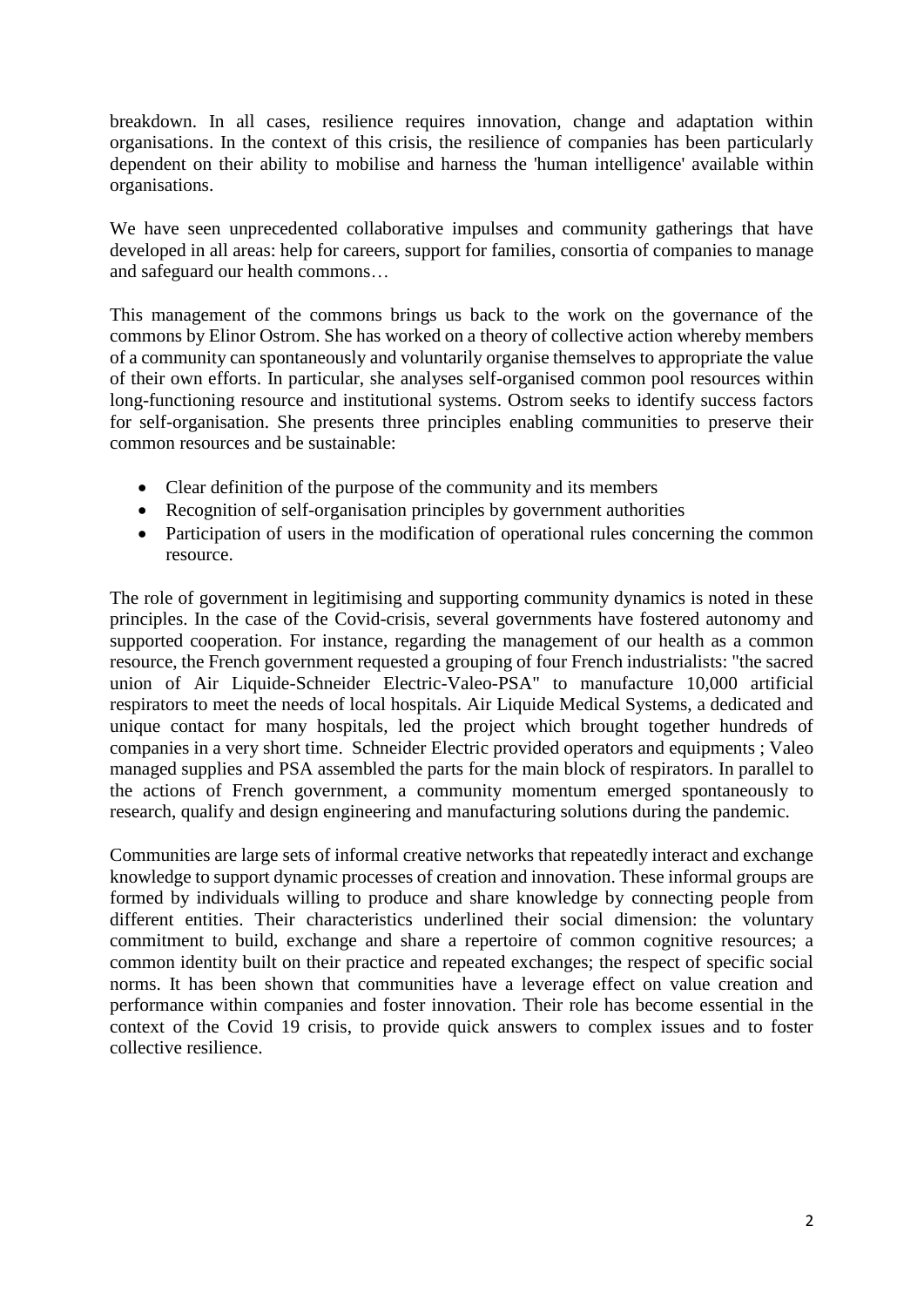### *Rethinking social processes in time of crisis*

Research must equip organizations with frameworks for rethinking social processes in times of crisis to overlap boundaries relations between individuals and organizations. For instance, one such framework could be based on the theory of learning-by-doing which sheds particular light on the role played by actors in crossing frontiers of knowledge (Wenger, 1998, Wenger 2015) to facilitate interactions between individuals belonging to geographically dispersed communities. Wenger (2015, 2020) highlights the key role played by boundary actors. As they simultaneously participate to several communities, they provide them a legitimacy (expertise) and enable to transfer knowledge more easily from one community to another.

In the same vein, the literature on open innovation attributes a role of brokering and external stimulation (West & Bogers, 2014) to intermediaries whose objective is "to enable other organizations to innovate" (Winch & Courtney, 2007: 751) and to develop access or trust between two parties (Marsden, 1982). There are different typologies to qualify their role: knowledge brokers (Hargadon, 2002, Wenger, 2015, 2020), qualification brokers (Goglio-Primard & Crespin-Mazet, 2015), innovation brokers or intermediaries (Howells, 2006; Winch & Courtney, 2007), or technology scouts (Monteiro & Birkinshaw, 2014). These intermediaries can intervene in any aspect of innovation. They may be specialized service companies with strong knowledge in a field such as KIBS (Knowledge Intensive Business Services) that innovate on behalf of their client through cooperative and trusting relationships (Koch & Strotmann, 2008). But these intermediaries can also be individuals (Obstfeld, 2005) with motivation and orientation (tertius iungens) to play this coordinating role. Howells (2006) synthesizes the different roles of intermediaries on a continuum, ranging from providing knowledge and qualifying partners to a more proactive role of animation and co-creation generating a dynamic in an innovation system.

These intermediaries, individuals or organizations, involved in supporting innovation communities appeared essential in the context of the Covid-19 crisis to provide rapid responses and foster collective resilience. Engineers belonging to geographically dispersed communities submitted ideas to virtual hackathons. For instance, they organized the two-week Hack-a-Vent Innovation Challenge supported by the US defense department in mid-March. Its goal was to develop a low-cost, locally manufactured fan using widely available resources. The Code Life Ventilator Challenge was also sponsored by the Montreal General Hospital Foundation and the Research Institute of the McGill University Health Centre. It was a 2-week sprint to identify the best ideas in the world and design emergency ventilators. Dassault Systems also launched the Open Covid-19 community. The community is an online workspace where engineers, designers and manufacturers from all around the world can work together on innovative solutions. Collectives of Makers ("Makers for Life) and French Fablabs brought together public and private organizations (universities, hospitals, start-ups, Companies…) for developing masks, gels and respirators.

This call for paper focuses on the role played by all these intermediaries, individuals or organizations in crossing knowledge boundaries between communities to foster innovation and resilience.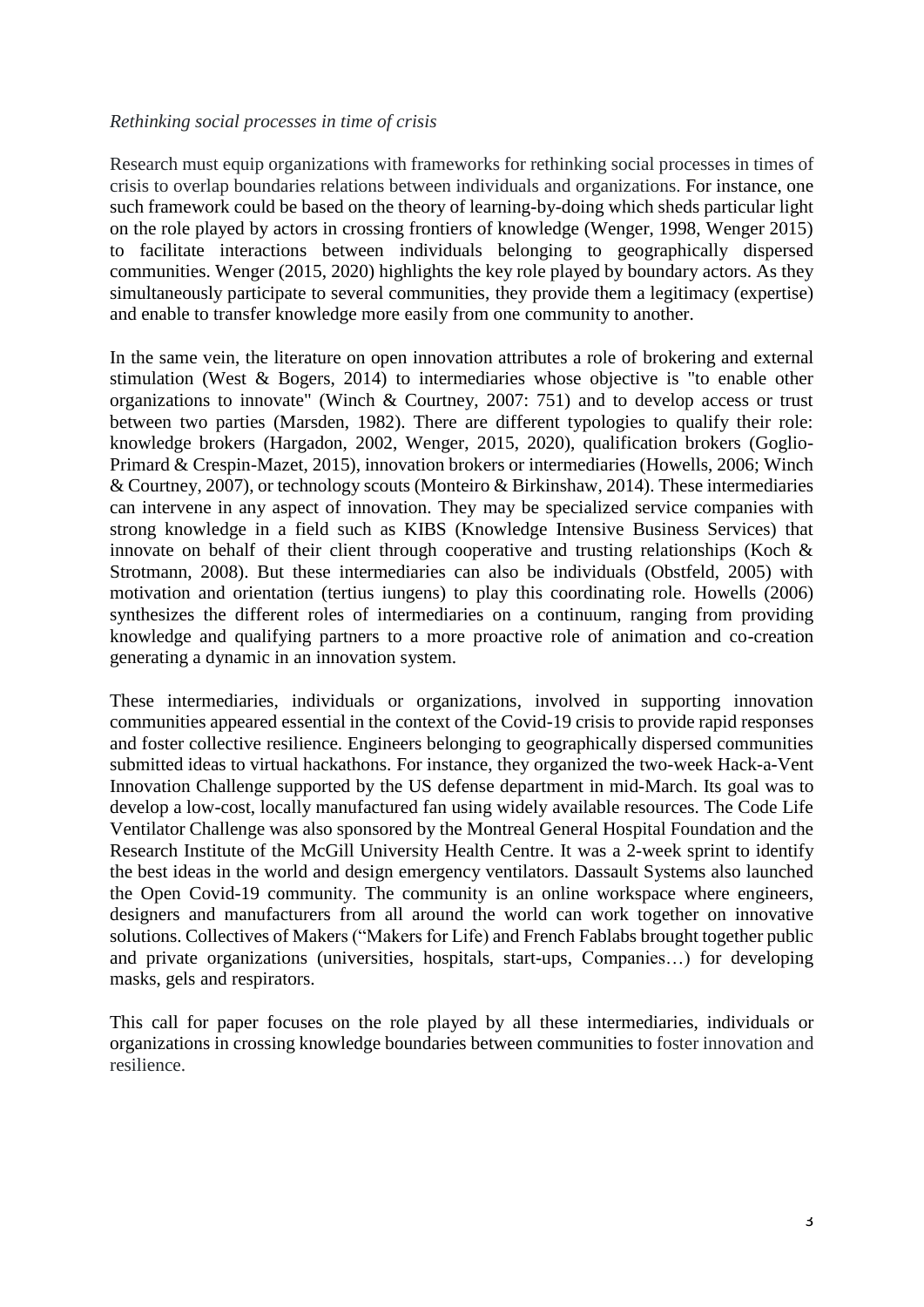### *Research Topics*

Potential research questions for the theorical and empirical papers submitted to this special issue may include, but are not limited to:

### *Communities to foster innovation and resilience in times of crisis*

- How to develop communities to foster collective resilience within organizations?
- In times of crisis, what are the organizational levers that support the development of communities?
- How to create and animate a community with experts, customers, and users, to develop innovation, agility and resilience in times of crisis?
- How to mix new organizational forms (i.e. various forms of communities and collectives) to innovate and respond to a crisis?
- How can communities promote a common societal cause outside the organization and obtain the adhesion and legitimacy of a great number of the population?
- How can the spontaneous responses of communities support innovation and resilience in formal hierarchical structures?

### **Boundaries relations between communities for innovation and resilience**

- What is the role of brokering (innovation intermediaries, knowledge brokers) in the development of successful communities?
- How to distinguish the role of internal and external actors within interacting communities?
- What role do boundary actors play to transfer knowledge more easily from one community to another?
- What role do peripheral participants play to instigate change and stimulate innovation and resilience?
- What is the role of KIBS (Knowledge Intensive Business Services) to consolidate cooperative and trusting relations between communities in time of crisis?

### **REFERENCES**

Agogué M., Yström A., Le Masson P. (2013), Rethinking the Role of Intermediaries as an Architect of Collective Exploration, *International Journal of Innovation Management*, Vol. 17, No. 2 (April). 1350007 (24 pages).

Agterberg, M., Van den Hooff, B., Huysman, M., Soekijad, M. (2010), "Keeping the wheels turning: The dynamics of managing networks of practice", *Journal of Management Studies*, vol. 47 no. 1, pp. 85-108.

Boari, C. and Riboldazzi, F. (2014), "*How knowledge brokers emerge and evolve: the role of actors' behavior*", Research Policy, Vol. 43 No. 4, pp. 683-695.

Bø Lyng, H., & Brun, E. C. (2020). Innovating with strangers; managing knowledge barriers across distances in cross-industry innovation. *International Journal of Innovation and Technology Management*, *17*(01), 2050008.

Brown, J.S. and Duguid, P. (1991). "Organizational learning and communities-of-practice: Toward a unified view of working, learning and innovation". *Organization Science*, 2, 40-57.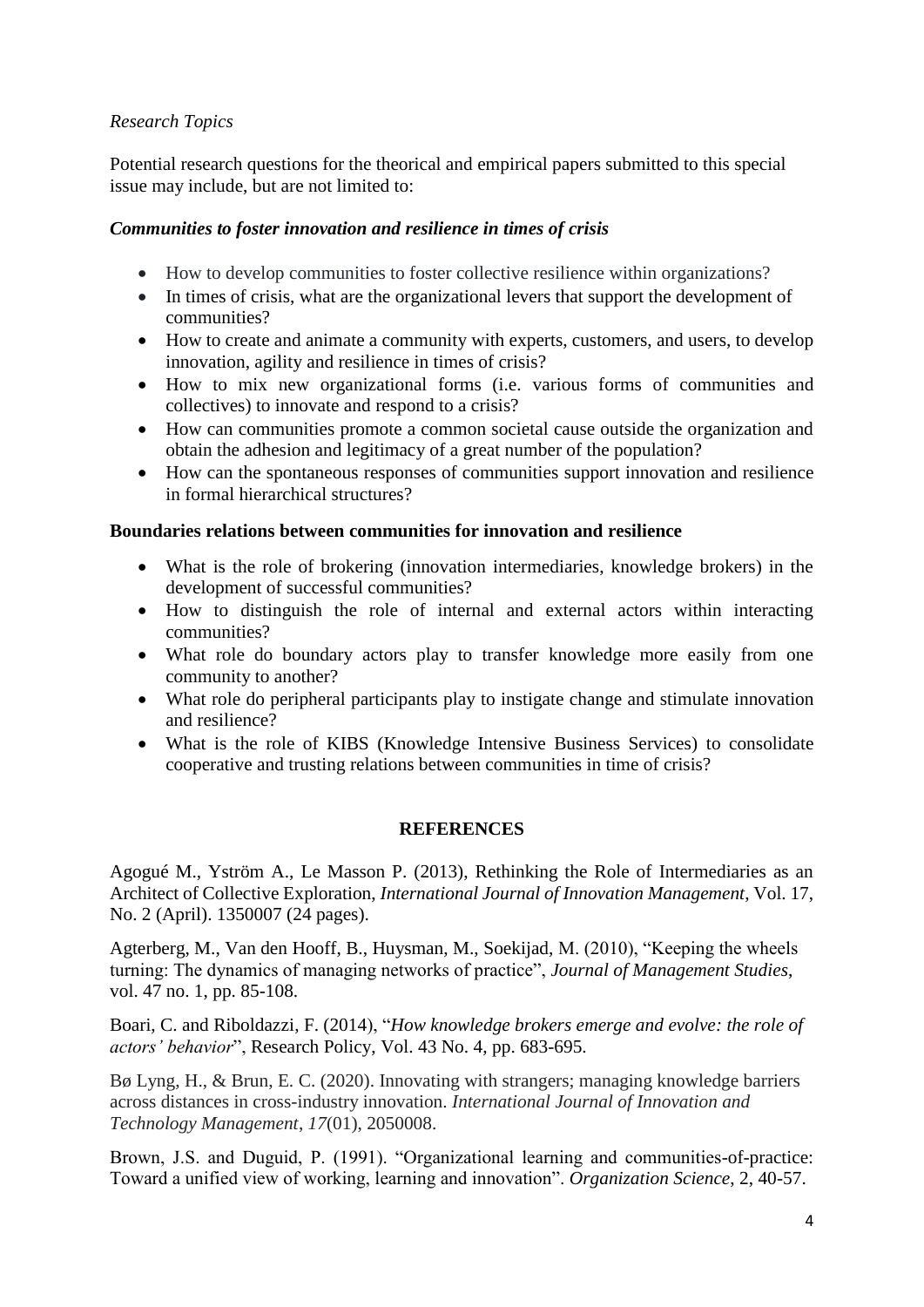Brown, J.S. and Duguid, P. (2000). *The social life of information,* Boston: Harvard Business School Press.

Brown, J.S. and Duguid, P. (2001). "Knowledge and organization: A social-practice perspective". *Organization Science,* 12, 198 – 213.

Brown, J.S., Duguid, P. (2001), "Knowledge and Organization: a Social-Practice Perspective", *Oganization Science*, 12(2), p. 198-213.

- Carlile, P. R. 2004. "Transferring, translating, and transforming: An integrative framework for managing knowledge across boundaries". *Organization science*, Vol. 15, N°5, 555-568
- Cohendet P., Kern F., Mehmanpanzir, B., Munier F. (2002). "Knowledge, Coordination, Competence, Creation and Integrated Networks in Globalized Firms", *Cambridge Journal of Economics*, Vol.23, p. 225-241.

Cohendet, P., Simon, L., & Mehouachi, C. (2020). From business ecosystems to ecosystems of innovation: the case of the video game industry in Montréal. Industry and Innovation, 1-31.

Crupi, A., Del Sarto, N., Di Minin, A., Gregori, G. L., Lepore, D., Marinelli, L., & Spigarelli, F. (2020). The digital transformation of SMEs–a new knowledge broker called the digital innovation hub. *Journal of Knowledge Management*.

Den Hertog, P. (2000). Knowledge-intensive business services as co-producers of innovation. *International Journal of Innovation Management*, Vol.4, n°4, p 491-528.

Espinosa, J. A., N. Nan, et al. (2015). "Temporal Distance, Communication Patterns, and Task Performance in Teams." Journal of Management Information Systems 32(1): 151-191.

Goglio-Primard K., Crespin-Mazet, F (2015). "Organizing Open Innovation in Networks--the role of boundary relations". *Management International*, Vol.19

Gould, R. V., & Fernandez, R. M. (1989). "Structures of mediation: A formal approach to brokerage in transaction networks". *Sociological Methodology*, p.89-126.

Hargadon, A. B. (2002). "Brokering knowledge: Linking learning and innovation". *Research in Organizational behavior*, 24, 41-85.

Henry, A. and Mackenzie, S. (2012), "*Brokering communities of practice: a model of knowledge exchange and academic-practitioner collaboration developed in the context of community policing*", Police Practice and Research, Vol. 13 No. 4, pp. 315-328. Howells, J. (2006), "Intermediation and the role of intermediaries in open innovation", *Research Policy*, Vol. 35, p. 715-728.

Inkson, K., Gunz, H.T., Ganesh, H. and Roper, J. (2012), "*Boudaryless careers: bringing back boundaries*", Organization Studies, Vol. 33 No. 3, pp. 323-340.

Ishiyama, N. (2016). Role of knowledge brokers in communities of practice in Japan. *Journal of Knowledge Management*.

Ishiyama, N. (2013), "*How can brokers in external communities of practice introduce external practices into internal communities of practice? (in Japanese)*", The Japanese Association of Administrative Science, Vol. 26 No. 2, pp. 115-132.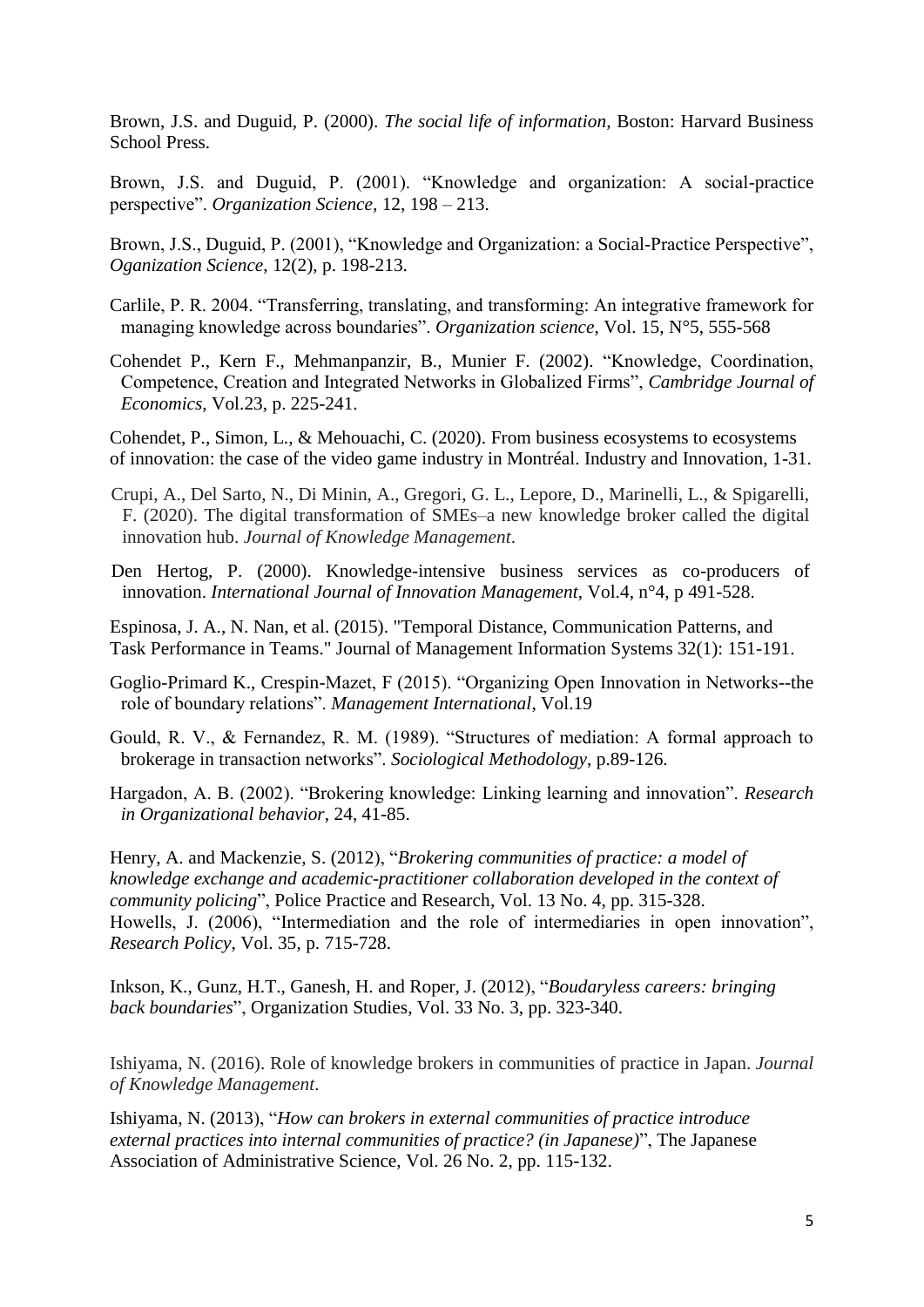Jørgensen, R., Edwards, K., Scarso, E., & Ipsen, C. (2020). Improving public sector knowledge sharing through communities of practice. *VINE Journal of Information and Knowledge Management Systems*.

Lave, J., Wenger, E., (1991). *Situated Learning: Legitimate Peripheral Participation.* Cambridge University Press, Cambridge.

Lincoln, Y. and Guba, E. (2000), "Paradigmatic controversies, contradictions and emerging confluences", dans Denzin, N.K. and Lincoln, Y. (Eds), *Handbook of Qualitative Research*, 2nd ed., Sage Publications, London.

Lindkvist, L., (2005). "Knowledge communities and knowledge collectivities: a typology of knowledge work in groups". *Journal of Management Studies* 42 (6), 1189–1210.

Long, J. C., Cunningham, F. C., & Braithwaite, J. (2013). Bridges, brokers and boundary spanners in collaborative networks: a systematic review. BMC health services research, 13(1), 158.

Mäkelä, K., Barner-Rasmussen, W., Ehrnrooth, M., & Koveshnikov, A. (2019). Potential and recognized boundary spanners in multinational corporations. Journal of World Business.

- Marsden, P. V. (1982). Brokerage behavior in restricted exchange networks. *Social structure and network analysis*, Vol.7, n°4, p.341-410
- Monteiro, L. F., & Birkinshaw, J. (2014). ["How Do Multinational Corporations Identify And](https://scholar.google.com/scholar?oi=bibs&cluster=7176272888112907286&btnI=1&hl=fr)  [Use External Knowledge? A Boundary-Spanning Approach"](https://scholar.google.com/scholar?oi=bibs&cluster=7176272888112907286&btnI=1&hl=fr). *Academy of Management Proceedings*, Vol.1, p. 113-150.

Obstfeld, D. (2005). "Social networks, the tertius iungens orientation, and involvement in innovation". *Administrative Science Quarterly*, Vol.50, p. 100-130.

Orr, J.E., 1996. *Talking About Machines: An Ethnography of a Modern Job*. IRL Press an imprint of Cornell University Press, Ithaca, NY/London.**19**, 9-23.

Rosenkopf, L., Nerkar, A. (2001). "Beyond local search: boundary‐spanning, exploration, and impact in the optical disk industry". *Strategic Management Journal*, Vol.22, N°4, p287-306.

Sieg, J.H, Wallin, M.W., von Krogh, G. (2010), "Managerial challenges in open innovation: A study of innovation intermediation in the chemical industry", *R&D Management*, Vol 40, N°3, p. 281–291.

Sondarjee, M. (2020). Collective Learning at the Boundaries of Communities of Practice: Inclusive Policymaking at the World Bank. *Global Society*, 1-20.

Tushman M. (1977). "Communication across organizational boundaries: special boundary roles in the innovation process". *Administrative Science Quarterly*; Vol. 22, p. 587-605.

West, J., Bogers, M. (2014), "Leveraging External Sources of Innovation: A Review of Research on Open Innovation", *Journal of Product Innovation Management*, Vol. 31, N°4, p. 814–831.

Winch, G. M., Courtney, R. (2007). The organization of innovation brokers: An international review. *Technology Analysis & Strategic Management*, Vol.19, n°6, 747-763